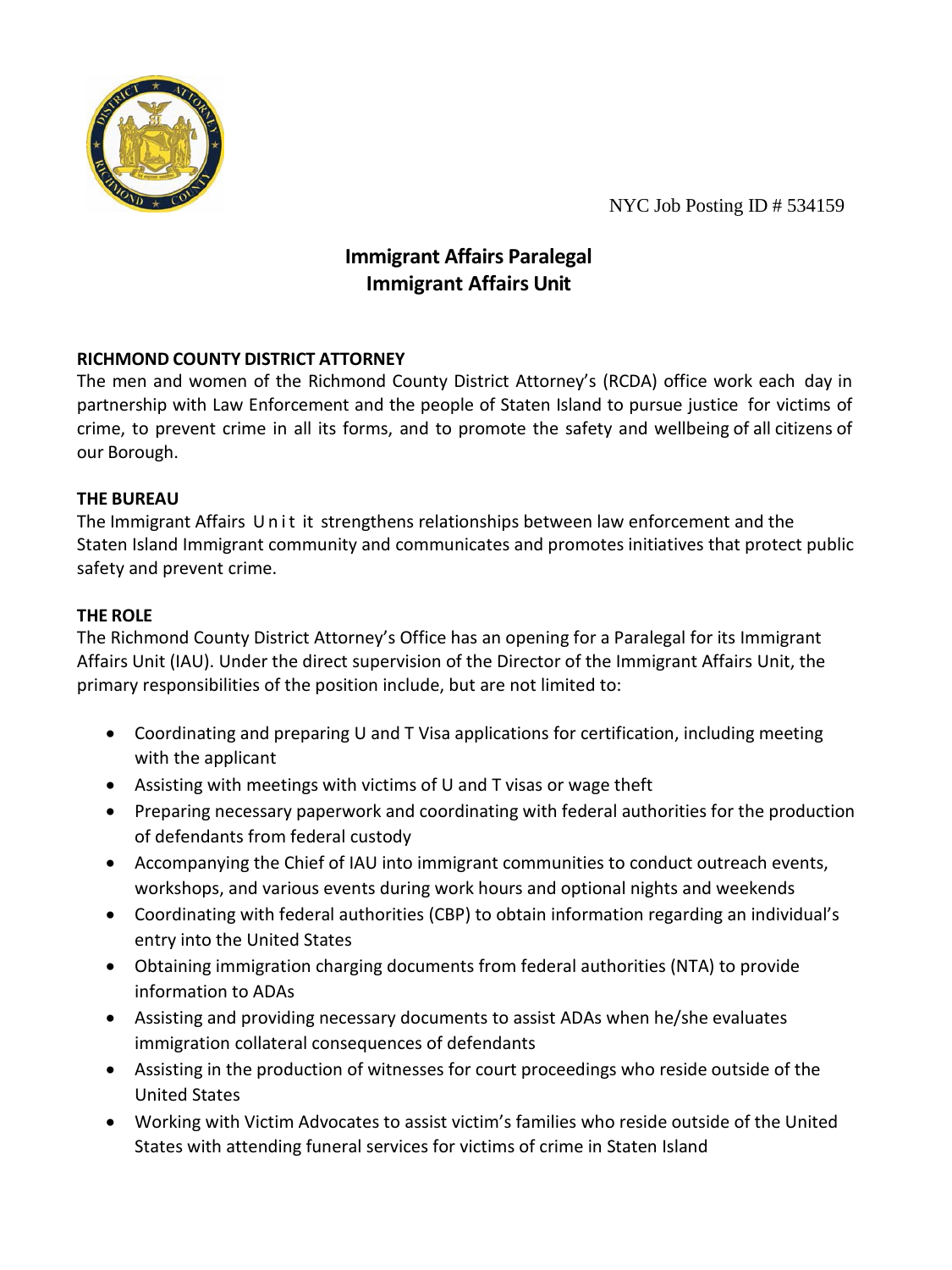- Assist with intake of new investigations, including wage theft intakes at El Centro
- Participate and help coordinate various task forces as an IAU member- PINY, DALIA, NYPD Immigration Task Force, Wage Theft Task Force, and SI Immigrant Council.
- Ordering files, contacting necessary parties, and assisting in filing answers to 440 motions
- Collaborating and working closely with criminal court staff to implement consulate notification during arraignment, which will require reaching out to various embassies and coordinating meetings with the Defense counsel with defendants.
- Assisting in all aspects of investigating and prosecuting Immigration Service Fraud Cases.
- Any and all other tasks assigned to support IAU or RCDA

#### **MINIMUM REQUIREMENTS**

- 1. A baccalaureate degree from an accredited college and two years of experience in community work or community centered activities in an area related to the duties described above; or
- 2. High school graduation or equivalent and six years of experience in community work or community centered activities in an area related to duties described above; or
- 3. Education and/or experience which is equivalent to "1" or "2" above. However, all candidates must have at least one year of experience as described in "1" above.

## **PREFERREDSKILLS**

- A baccalaureate degree from an accredited college and two (2) to eight (8) years of experience in community organizing or community relations on Staten Island.
- Excellent organizational, writing and communication skills.
- Experience in intergovernmental project management with the ability to develop and foster responsive relationships between the local community officials and law enforcement agencies.
- Flexible schedule to attend evening and weekend events.
- Exceptional time management skills with attention to detail and ability to prioritize.
- Proficiency in Microsoft Office Suite (Word, Excel, and PowerPoint).
- Strong work ethic, self-starter, attention to detail, and ability to complete tasks in a timely fashion with limited supervision.
- Bilingual speaking abilities preferred, but not required.

## CIVIL SERVICE TITLE: **Community Associate**

SALARY RANGE: **\$45,000 - \$55,000 annually** Commensurate with experience; full NYC benefits package

APPLICATION DEADLINE: Until filled

## **TO APPLY : ALL APPLICATIONS MUST BE SUBMITTED THROUGH THE NYC JOBS WEBSITE**

City Employees – Click [here a](https://hrb.nycaps.nycnet/psp/hcmprd/?cmd=login&languageCd=ENG)nd log in to ESS.

Non-City Employees – Go t[ohttps://a127-jobs.nyc.gov/](https://a127-jobs.nyc.gov/)

• Search for job ID number: **534159**